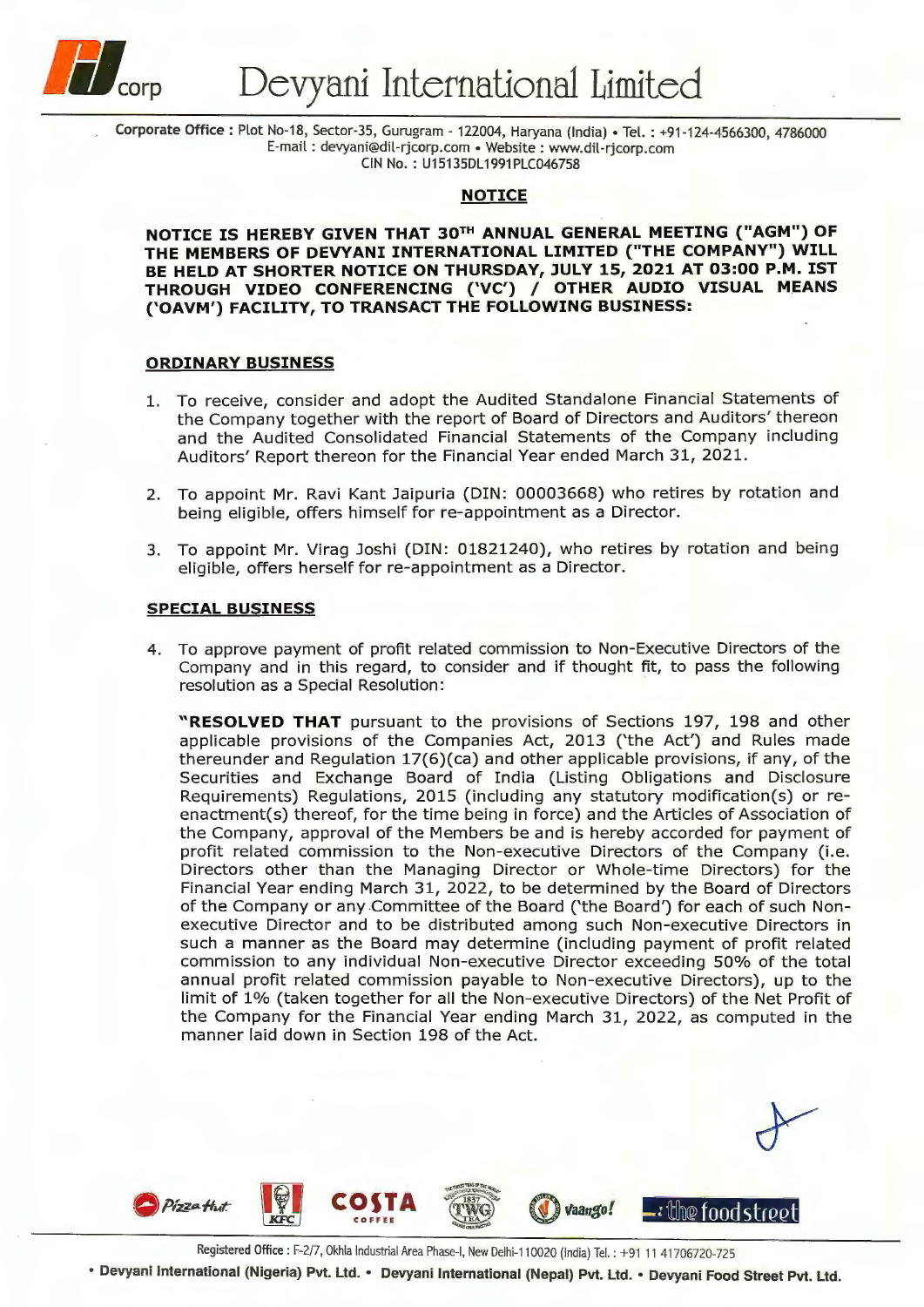

Corporate Office: Plot No-18, Sector-35, Gurugram - 122004, Haryana (India)• Tel. : +91-124-4566300, 4786000 E-mail : devyani@dil-rjcorp.com • Website : www.dil-rjcorp.com CIN No. : U15135DL 1991 PLC046758

**RESOLVED FURTHER THAT** the Board be and is hereby authorized to do all such acts, deeds and things and to sign all such documents and writings as may be necessary to give effect to this resolution and for matters connected therewith or incidental thereto."

> **BY ORDER OF THE BOARD FOR DEVYANI INTERNATIONAL LIMITED**

 $\int$ wivedi<br>eretary

**Company Secretary Membership No. A18893**  Address: F-2/7, Okhla Industrial Area, Phase - I, New Delhi 110020.

Date: July 14, 2021 Place: Gurugram



Registered Office : F-2/7, Okhla Industrial Area Phase-I, New Delhi-110020 (India) Tel. : +91 11 41706720-725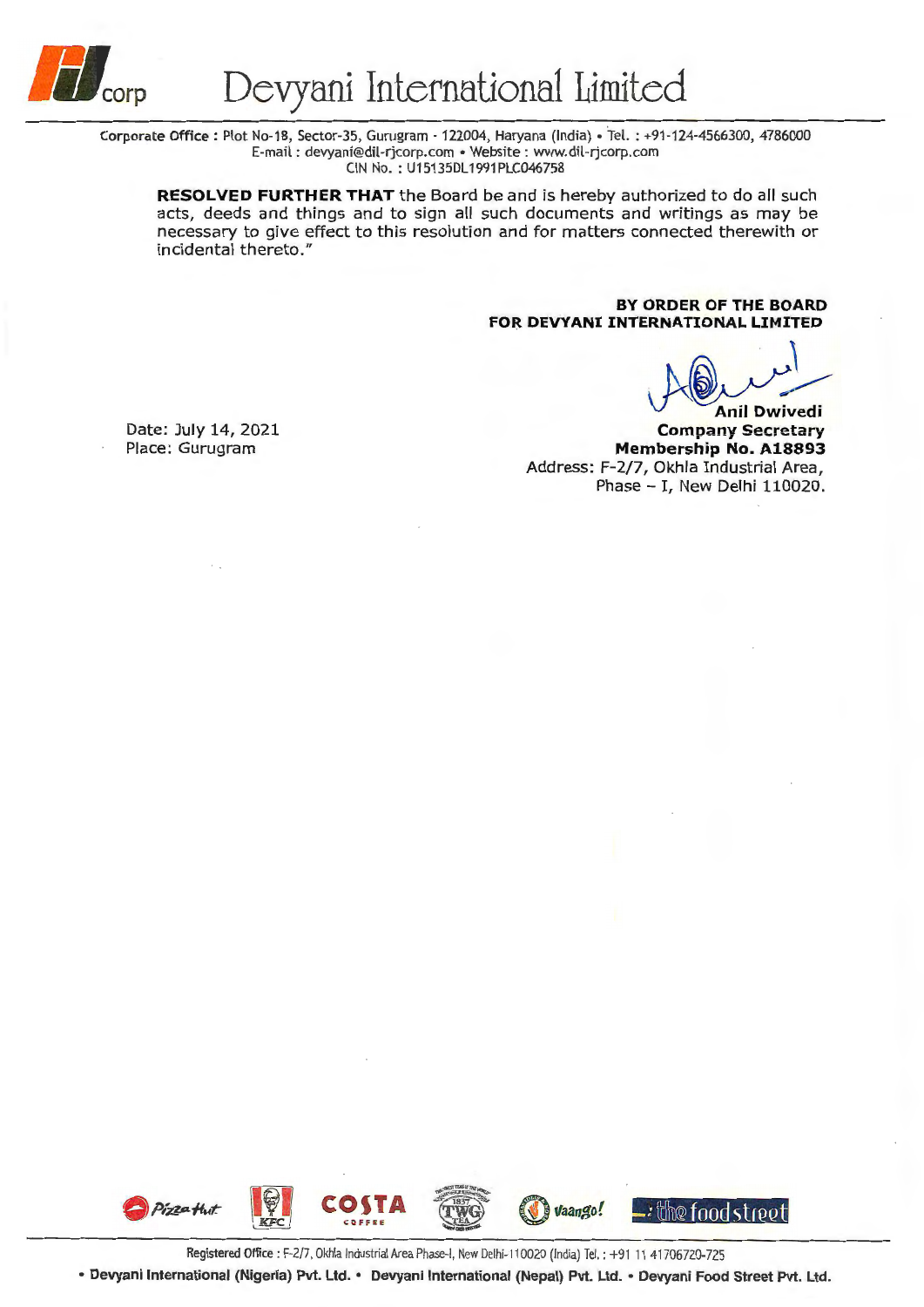

Corporate Office: Plot No-18, Sector-35, Gurugram - 122004, Haryana (India)• Tel. : +91-124-4566300, 4786000 E-mail : devyani@dil-rjcorp.com • Website : www.dil-rjcorp.com CIN No.: U15135DL1991PLC046758

## **NOTES:**

- 1. In view of the continuing Covid-19 pandemic, the Ministry of Corporate Affairs ('MCA') has vide its General Circular Nos. 14/2020, 17/2020, 20/2020 and 02/2021 dated April 8, 2020, April 13, 2020, May 5, 2020 and January 13, 2021 respectively ('MCA Circulars'), permitted the holding of AGM through Video Conferencing ('VC') / Other Audio Visual Means ('OAVM') facility without the physical presence of the Members at a common venue. In compliance with the provisions of the Act and MCA Circulars, the 30<sup>th</sup> AGM of the Company is being held through VC/OAVM facility.
- 2. The Annual General Meeting (AGM) is being held pursuant to the MCA Circulars through VC / OAVM facility, wherein physical attendance of Members has been dispensed with. The deemed venue for AGM shall be the Registered Office of the Company viz. F-2/7, Okhla Industrial Area, Phase - I, New Delhi 110020. Accordingly, the facility for appointment of proxies by the Members will not be available for the AGM and hence, the Proxy Form and Attendance Slip are not annexed to this Notice.
- 3. This meeting is being called at a shorter notice than the statutory required minimum of 21 clear days. Pursuant to the provisions of Section 101 of the Companies Act, 2013, a AGM may be called after giving a shorter notice, if consent is given in writing or by electronic mode by not less than ninety-five per cent of the members entitled to vote thereat. The members have accordingly given their consents to hold the meeting at a shorter notice.
- 4. The Corporate Members intending to authorize their representatives to attend & vote at the AGM through VC / OAVM facility on its behalf are requested to send duly certified copy of the relevant Board resolution.
- 5. In terms of Section 152 of the Act, Mr. Ravi Kant Jaipuria, Non-Executive Director and Mr. Virag Joshi, Director (designated as Whole-time Director), retire by rotation at the AGM and being eligible, offer themselves for re-appointment. The Nomination and Remuneration Committee and the Board of Directors of the Company recommended their re-appointment.
- 6. Mr. Ravi Kant Jaipuria is interested in the Ordinary Resolution set out at Item No. 2 of the Notice with regard to his re-appointment. Mr. Varun Jaipuria Director, being related to Mr. Ravi Kant Jaipuria will be deemed to be interested in the resolution set out at Item No. 2 of the Notice. Save and except the above, none of the Directors / Key Managerial Personnel of the Company / their relatives are, in any way, concerned or interested, financially or otherwise, in the Ordinary Business set out under Item No. 2 of the Notice. The Board recommends the Ordinary Resolution set out at Item No. 2 of the Notice for approval by the members.
- 7. Mr. Virag Joshi is interested in the Ordinary Resolution set out at Item No. 3 of the Notice with regard to his re-appointment. Save and except the above, none of the Directors / Key Managerial Personnel of the Company/ their relatives are, in any way, concerned or interested, financially or otherwise, in the Ordinary Business set out under Item No. 3 of



Registered Office: F-2/7, Okhla Industrial Area Phase-I, New Delhi-110020 (India) Tel. : +91 11 41706720-725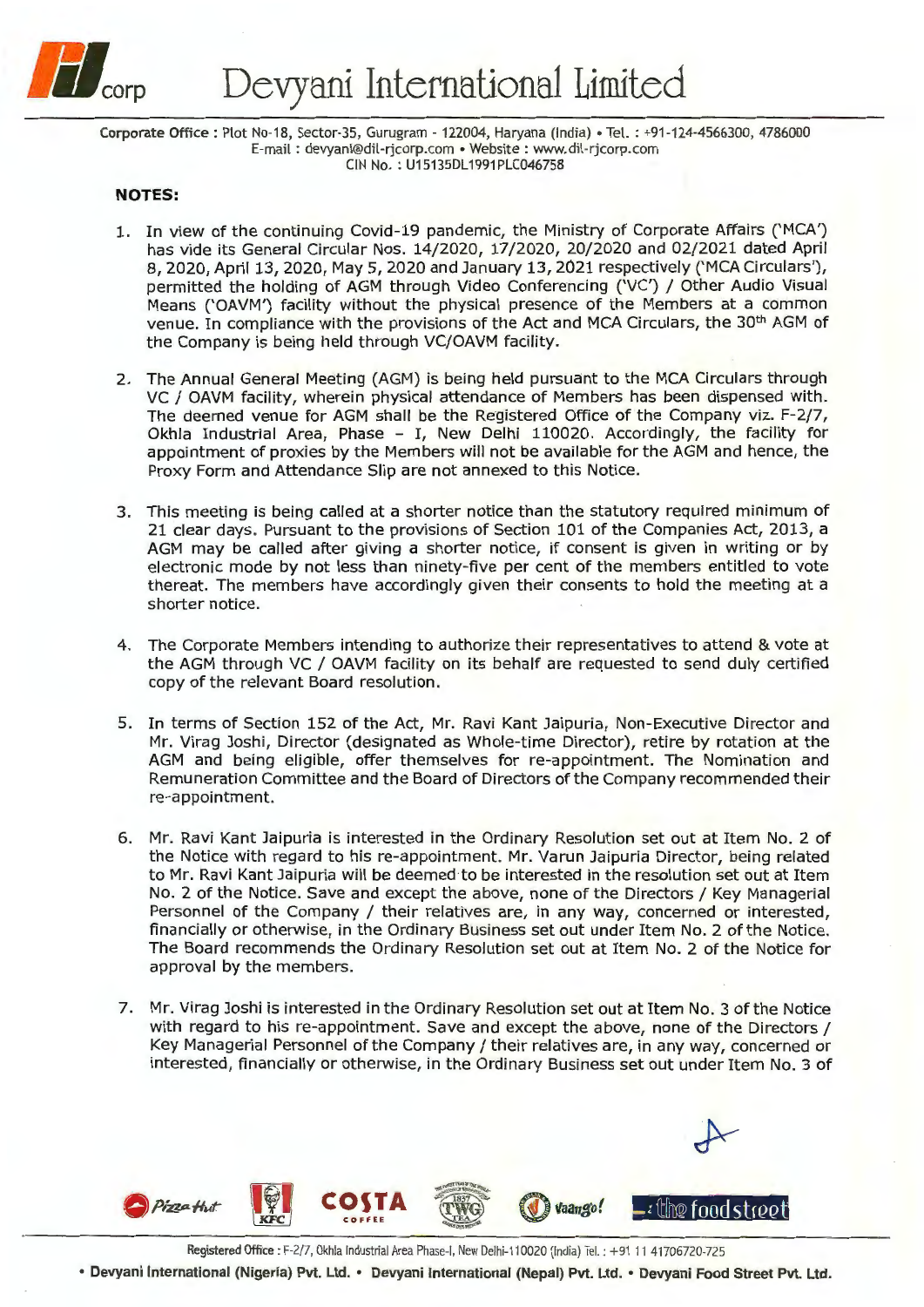

Corporate Office: Plot No-18, Sector-35, Gurugram - 122004, Haryana (India) • Tel.: +91-124-4566300, 4786000 E-mail : devyani@dil-rjcorp.com • Website : www.dil-rjcorp. com CIN No. : U15135DL 1991 PLC046758

the Notice. The Board recommends the Ordinary Resolution set out at Item No. 3 of the Notice for approval by the members.

- 8. Details of Directors seeking appointment/re-appointment in AGM pursuant to Secretarial Standard on General Meetings (55-2) are attached with this Notice of AGM.
- 9. Pursuant to Sections 101 and 136 of the Act read with relevant Rules made thereunder, companies can serve Annual Reports and other communications through electronic mode to those Members who have registered their e-mail address either with the Company or with the Depository Participants ('DP'). Members who have not registered their e-mail address with the Company can now register the same by sending an email to Company Secretary of the Company at companysecretary@dil-ricorp.com and/or by sending a request to Link Intime India Private Limited, Registrar and Share Transfer Agent ('RTA') through email at delhi@linkintime.co.in or contact 022 - 4918 6200. Members holding Shares in demat form are requested to register their e-mail address with their DP only. The registered e-mail address will be used for sending future communications.
- 10. The members can join the AGM through VC mode 15 minutes before the scheduled time of the commencement of the meeting by following the procedure mentioned in the Notice.
- 11. The attendance of the members attending the AGM through VC will be counted for the purpose of reckoning the quorum under Section 103 of the Companies Act.
- 12. In compliance with the MCA Circulars, Notice of the AGM as well as the weblink for joining the meeting is being sent only through electronic mode to those members whose email addresses are registered with the Company.
- 13. All documents referred to in the Notice will be open for inspection through electronic mode during the AGM.
- 14. The Notice of AGM and Annual Report of the Company for the financial year ended March 31, 2021 is also available on the Company's website viz. www.dil-ricorp.com.
- 15. Since the AGM will be held through VC, the Route Map is not annexed in this Notice.

# **Instructions for Members for attending the AGM through VC are as under:**

- a) An invitation to join the AGM will be sent to the members on their latest registered email IDs.
- b) Members may attend the AGM, by following the invitation link sent to their registered email ID. Members will be able to locate Meeting ID/ Password/ and Join Meeting tab. By clicking on Join Meeting they will be redirected to Meeting Room via browser or by running Temporary Application. Members are encouraged to join the Meeting through laptops for better experience.



Registered Office: F-2/7, Okhla Industrial Area Phase-I, New Delhi-110020 (India) Tel.: +91 11 41706720-725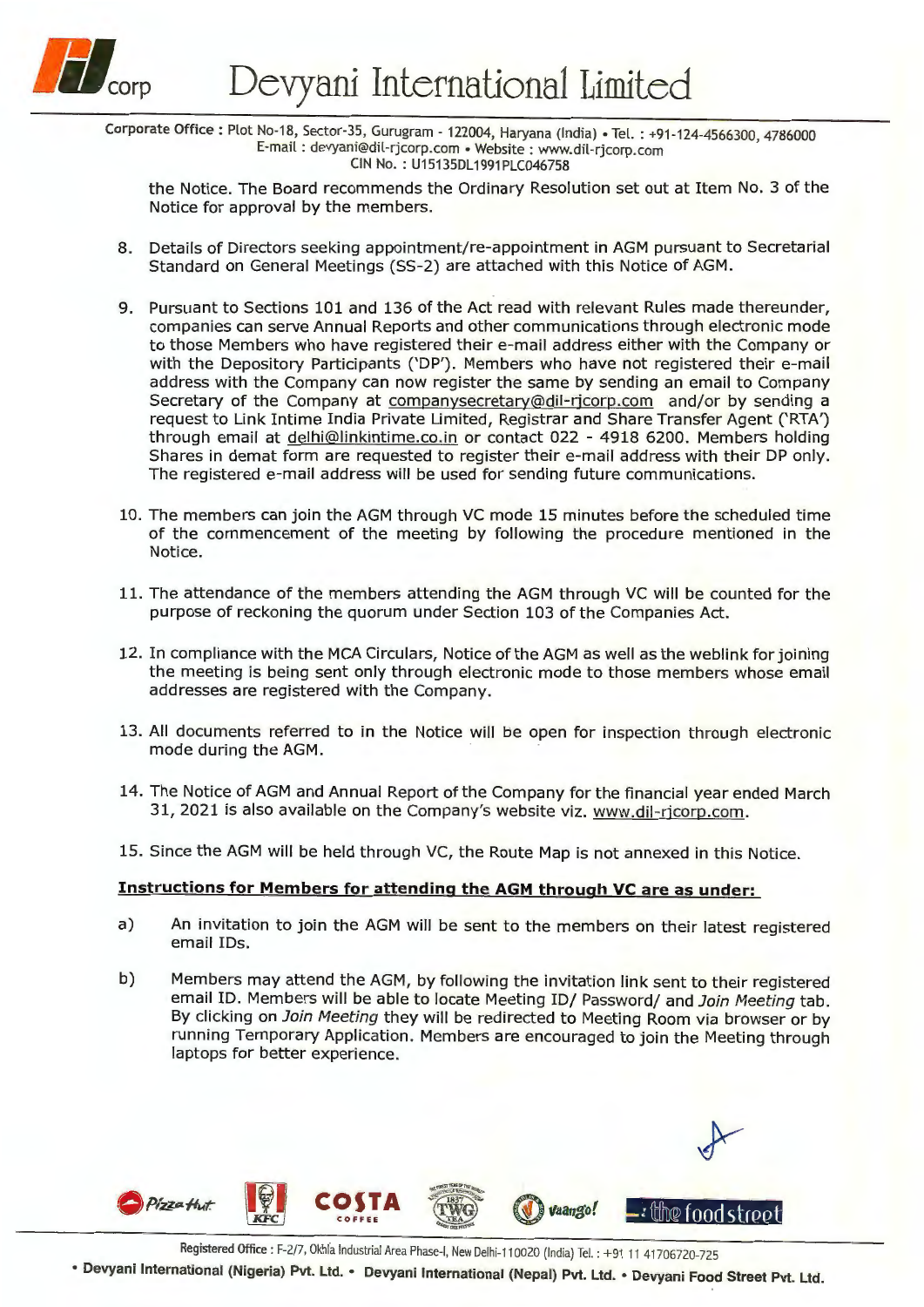

Corporate Office: Plot No-18, Sector-35, Gurugram - 122004, Haryana (India) • Tel.: +91-124-4566300, 4786000 E-mail: devyani@dil-ricorp.com • Website: www.dil-ricorp.com CIN No. : U15135DL 1991 PLC046758

- c) In case of Android / iPhone connection, Participants will be required to download and install the appropriate application as given in the mail to them. Application may be downloaded from Google Play Store / App Store.
- d) Further, members will be required to allow camera and use Internet audio settings as and when asked while setting up the meeting on mobile application.
- e) Please note that participants connecting from Mobile Devices or Tablets or through Laptop connecting via Mobile Hotspot may experience Audio / Video loss due to Fluctuation in their respective network. It is therefore recommended to use Stable Wi-Fi or LAN Connection to mitigate any kind of aforesaid glitches.

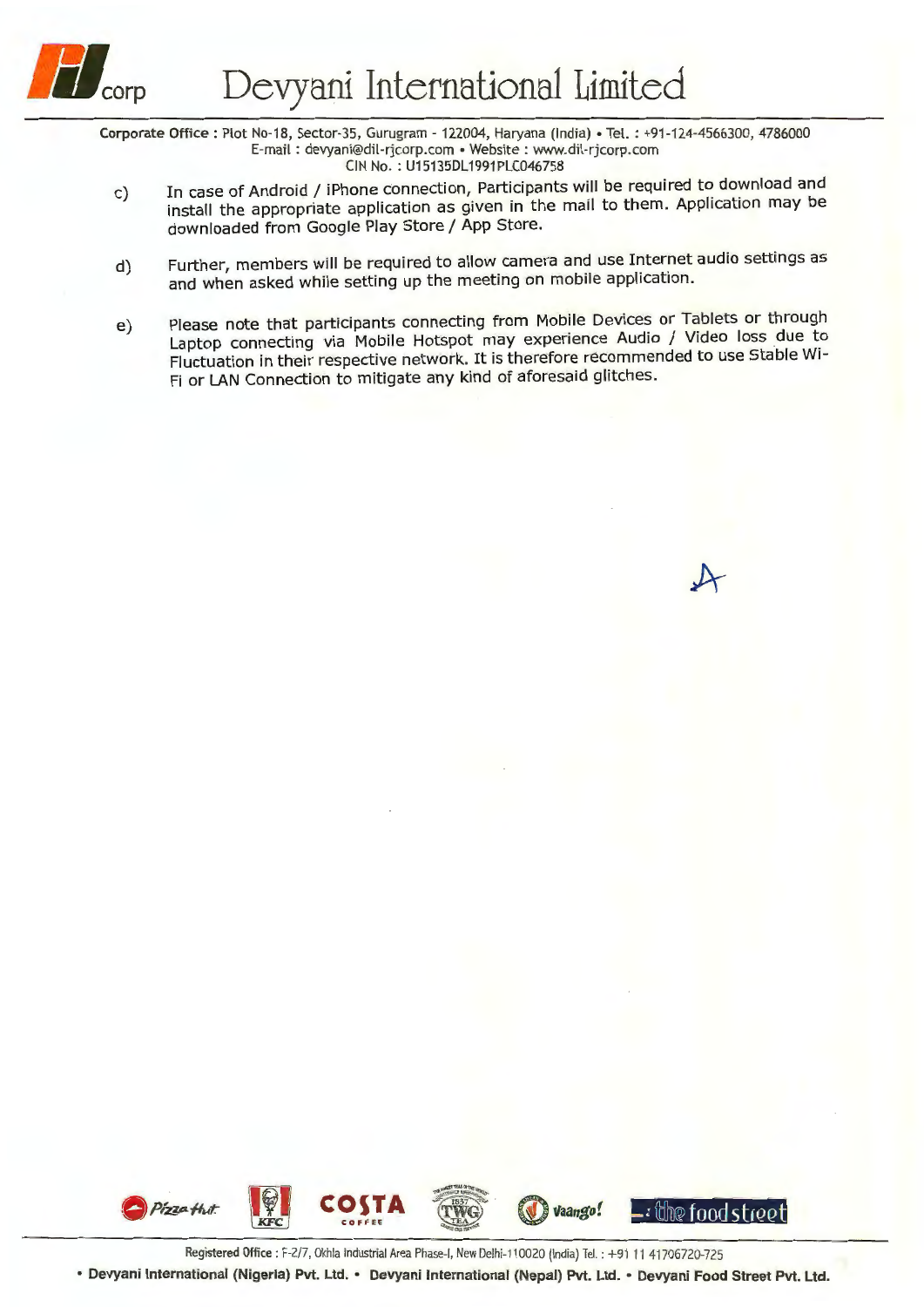

Corporate Office: Plot No-18, Sector-35, Gurugram - 122004, Haryana (India)• Tel. : +91-124-4566300, 4786000 E-mail : devyani@dil-rjcorp.com • Website : www.dil-rjcorp.com CIN No.: U15135DL1991PLC046758

# **EXPLANATORY STATEMENT PURSUANT TO SECTION 102 OF THE COMPANIES ACT, 2013**

As required under the provisions of Section 102 of the Companies Act, 2013, the following explanatory statement sets out all material facts relating to the business mentioned in the accompanying Notice:

### **Item No. 4:**

Considering the rich experience and enhanced level of participation brought in by the Nonexecutive Directors and in appreciation of the contribution made by them, the Board of Directors at their meeting held on July 14, 2021, on the recommendation of the Nomination and Remuneration Committee of the Board of Directors, recommended the payment of profit related commission to the Non-executive Directors (i.e. Directors other than the Managing Director or Whole-time Directors), subject to approval of Members of the Company for the Financial Year ending March 31, 2022, to be determined by the Board of Directors of the Company or any Committee of the Board ('the Board') for each of such Non-executive Director and to be distributed among such Non-executive Directors in such a manner as the Board may determine (including payment of profit related commission to any individual Nonexecutive Director exceeding 50% of the total annual profit related commission payable to Non-executive Directors), up to the limit of 1% (taken together for all the Non-executive Directors) of the Net Profit of the Company for the Financial Year ending March 31, 2022, as computed in the manner laid down in Section 198 of the Companies Act, 2013. Accordingly, to comply with the provisions of Securities and Exchange Board of India (Listing Obligations and Disclosure Requirements) Regulations, 2015, approval of Members by way of Special Resolution is sought for payment of above-mentioned profit related commission.

The Non-executive Director(s) are interested in resolution set out at Item No. 4 of the Notice. The relatives of the Non-executive Director(s) may be deemed to be interested in the resolution to the extent of their shareholding, if any, in the Company.

Save and except the above, none of the other Directors / Key Managerial Personnel of the Company/ their relatives are, in any way, concerned or interested, financially or otherwise, in the resolution.

The Board of Directors of the Company recommends the resolution set out at Item No. 4 for approval of the Members as a Special Resolution.

> **BY ORDER OF THE BOARD FOR DEVYANI INTERNATIONAL LIMITED**

Anil Dwived

**Anil Dwivedi Company Secretary Membership No. A18893**  Address: F-2/7, Okhla Industrial Area, Phase - I, New Delhi 110020.

Date: July 14, 2021 Place: Gurugram







**Vaango! -:** the food street

Registered Office: F-2/7, Okhla Industrial Area Phase-I, New Delhi-110020 (India) Tel.: +91 11 41706720-725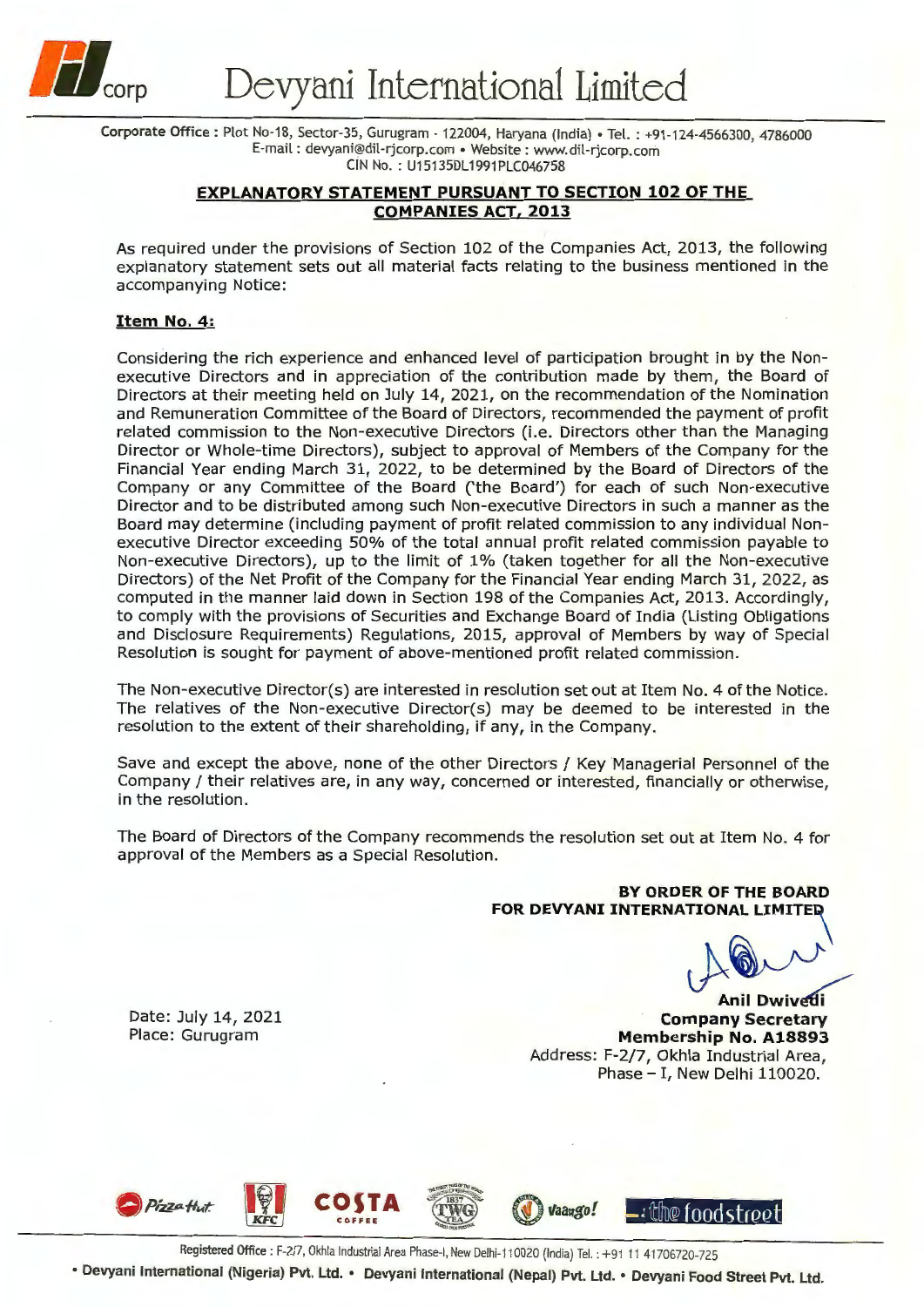

Corporate Office: Plot No-18, Sector-35, Gurugram - 122004, Haryana (India) · Tel. : +91-124-4566300, 4786000 E-mail : devyam@d1l-rJcorp.com • Website : www.dil-rjcorp.com

CIN No. : U15135DL1991PLC046758

# **ANNEXURE TO ITEM 2** & **3 OF THE NOTICE**

Details of Directors seeking re- appointment at this Annual General Meeting pursuant to Secretarial Standard on General Meeting issued by the Institute of Company Secretaries of India:

| <b>Name of</b><br><b>Director</b>                                      | Mr. Ravi Kant Jaipuria<br>(DIN: 00003668)                                                                                                                                                                                                                                                                                                                                                                                                                                                                                                                                                                                                                  | Mr. Virag Joshi<br>(DIN: 01821240)                                                                                                                                                                                                                                                                                                                                                                                                                                                                               |
|------------------------------------------------------------------------|------------------------------------------------------------------------------------------------------------------------------------------------------------------------------------------------------------------------------------------------------------------------------------------------------------------------------------------------------------------------------------------------------------------------------------------------------------------------------------------------------------------------------------------------------------------------------------------------------------------------------------------------------------|------------------------------------------------------------------------------------------------------------------------------------------------------------------------------------------------------------------------------------------------------------------------------------------------------------------------------------------------------------------------------------------------------------------------------------------------------------------------------------------------------------------|
| i) Date of<br>Birth/Age                                                | November 28, 1954 / 66 years                                                                                                                                                                                                                                                                                                                                                                                                                                                                                                                                                                                                                               | December 07, 1963 / 57 years                                                                                                                                                                                                                                                                                                                                                                                                                                                                                     |
| ii) Brief<br>Profile /<br>Qualification /<br>Experience                | Higher secondary education from Delhi<br>Public School, Mathura Road, New<br>Delhi.<br>Mr. Ravi Kant Jaipuria has over three<br>of<br>decades<br>experience<br>in<br>conceptualizing, executing, developing<br>and expanding food, beverages and<br>dairy business in South Asia and Africa.<br>He has an established reputation as an<br>entrepreneur and business leader and is<br>the only Indian to receive PepsiCo's<br>International Bottler of the Year award,<br>which was awarded in 1997. He was<br>also<br>awarded<br>'Distinguished<br>the<br>Entrepreneurship<br>Award'<br>at<br>PHD<br><b>Chambers Annual Awards for Excellence</b><br>2018. | Diploma course in hotel management<br>and catering from the State Institute<br>of Hotel Management and Catering,<br>Lucknow, Uttar Pradesh.<br>Mr. Virag Joshi has been a key<br>strategist in expansion of Pizza Hut,<br>KFC, Costa Coffee outlets from a small<br>base of five restaurants in 2002 to 600<br>plus outlets in last 19 years. He has<br>been earlier associated with Indian<br>Hotels Company Limited, Domino's<br>Pizza India Limited, Milkfood Limited,<br>and Priya Village Roadshow Limited. |
| iii) Terms and<br>Conditions of<br>appointment /<br>re-<br>appointment | Mr. Ravi Kant Jaipuria is a Non-<br>Executive Director of the Company,<br>liable to retire by rotation.                                                                                                                                                                                                                                                                                                                                                                                                                                                                                                                                                    | Mr. Virag Joshi is the Whole-time<br>Director (President & CEO) of our<br>Company, liable to retire by rotation.                                                                                                                                                                                                                                                                                                                                                                                                 |
| iv) Details of<br>Remuneration<br>sought to be<br>paid                 | $\overline{\phantom{a}}$                                                                                                                                                                                                                                                                                                                                                                                                                                                                                                                                                                                                                                   | $\overline{\phantom{0}}$                                                                                                                                                                                                                                                                                                                                                                                                                                                                                         |
| v) Last<br>Remuneration<br>drawn (per<br>annum)                        |                                                                                                                                                                                                                                                                                                                                                                                                                                                                                                                                                                                                                                                            | Rs 21.61 Million                                                                                                                                                                                                                                                                                                                                                                                                                                                                                                 |
| vi) Date of<br>appointment<br>on the Board                             | July 15, 1996                                                                                                                                                                                                                                                                                                                                                                                                                                                                                                                                                                                                                                              | November 10, 2004                                                                                                                                                                                                                                                                                                                                                                                                                                                                                                |
| vii) No. of<br>shares held                                             | 1,71,14,100                                                                                                                                                                                                                                                                                                                                                                                                                                                                                                                                                                                                                                                | 1,00,00,000                                                                                                                                                                                                                                                                                                                                                                                                                                                                                                      |



Registered Office : F-2/7, Okhla Industrial Area Phase-I, New Delhi-110020 (India) Tel. : +91 11 41706720-725